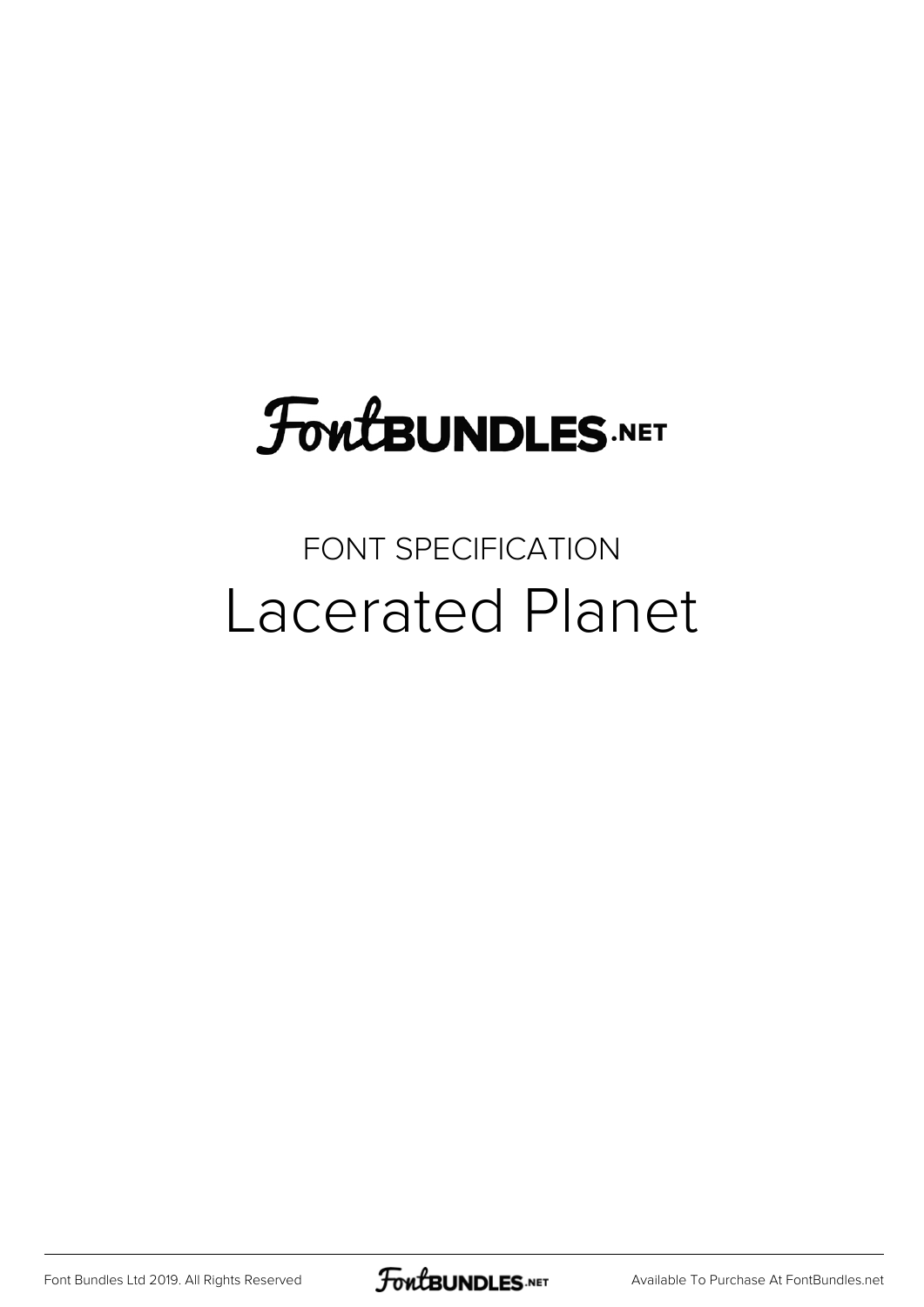#### **LACERATED PLANET - Italic**

**Uppercase Characters** 

## ABCDEFGHIJKLM NOPQRSTUVWX YZ

Lowercase Characters

## ABCDEFGHIJKLM NOPGRSTUVWX YZ

**Numbers** 

### 0723456769

Punctuation and Symbols

- . . . < =  $\sum$  $\frac{1}{2}$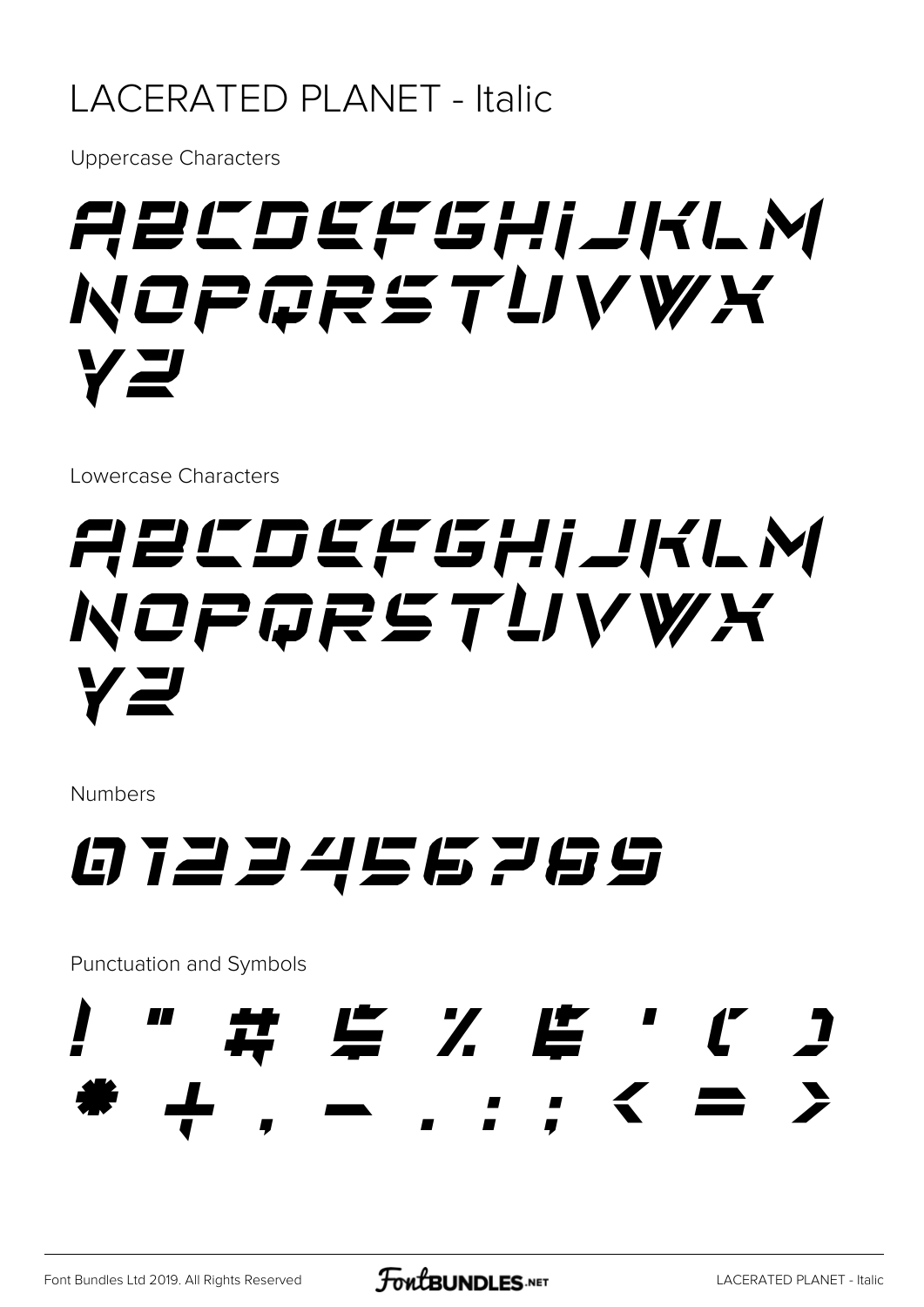*? [ \ ] ^ \_ { | } ¡ ¢ £ ¤ ¥ ¦ § ¨ © ª « ¬ ® ¯ ° ± ² ³ ´ µ ¶ · ¸ ¹ º » ¼ ½ ¾*

All Other Glyphs

# *À Á Â Ã Ä Å Æ Ç È É Ê Ë Ì Í Î Ï Ð Ñ Ò Ó Ô Õ Ö × Ø Ù Ú Û Ü Ý Þ ß à á â ã*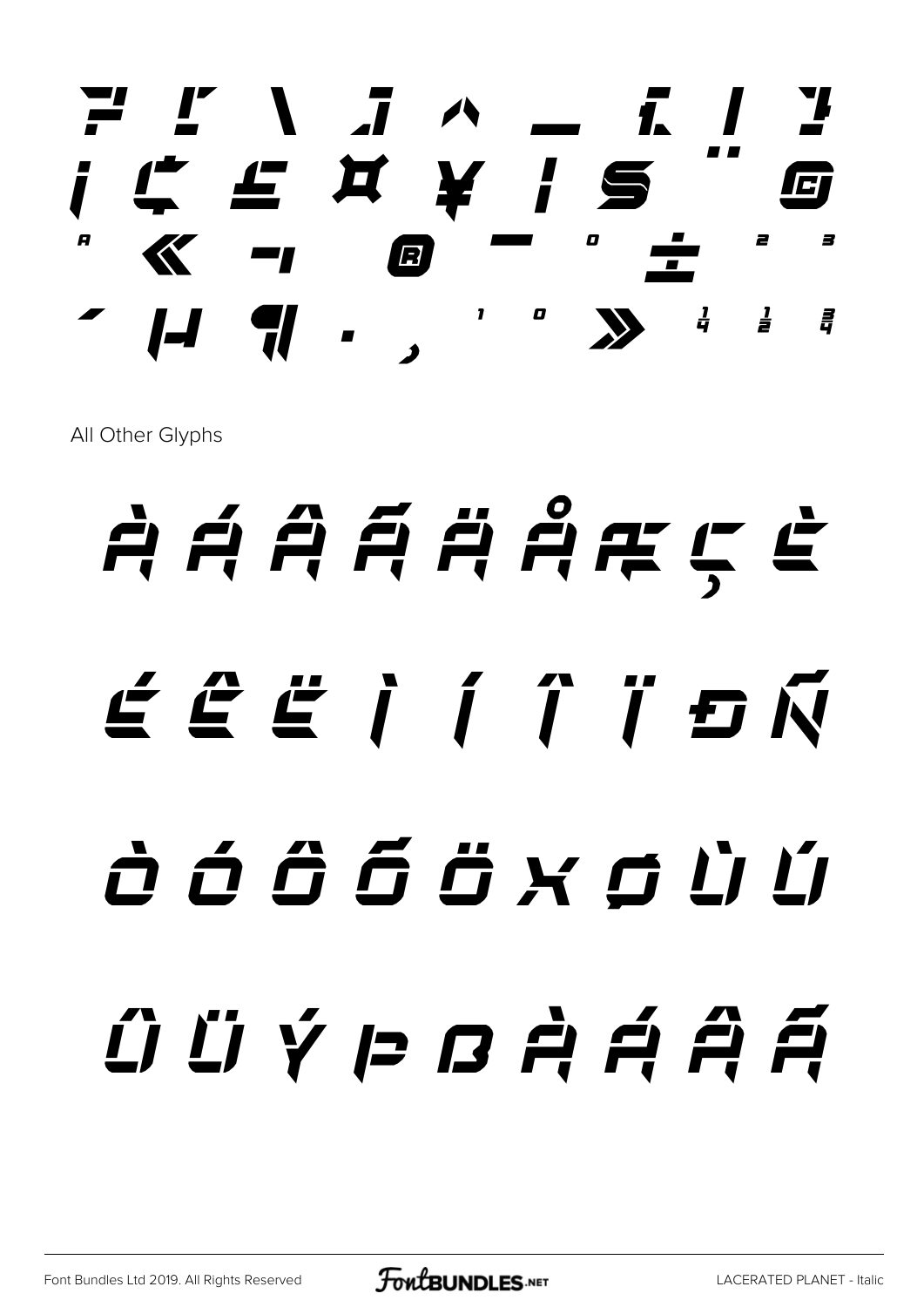## AAAÇEÉET í î ï s Ñ ò ó ô 6  $\ddot{\mathbf{C}}$   $\div$   $\dot{\mathbf{C}}$   $\dot{\mathbf{C}}$   $\dot{\mathbf{C}}$   $\dot{\mathbf{C}}$   $\dot{\mathbf{C}}$   $\dot{\mathbf{C}}$   $\dot{\mathbf{C}}$ ŸICEKŸ 口  $\overline{a}$ 47  $+$  . ...  $\langle$   $\rangle$  $T\pi$ FF FIFILEATEL

**FoutBUNDLES.NET**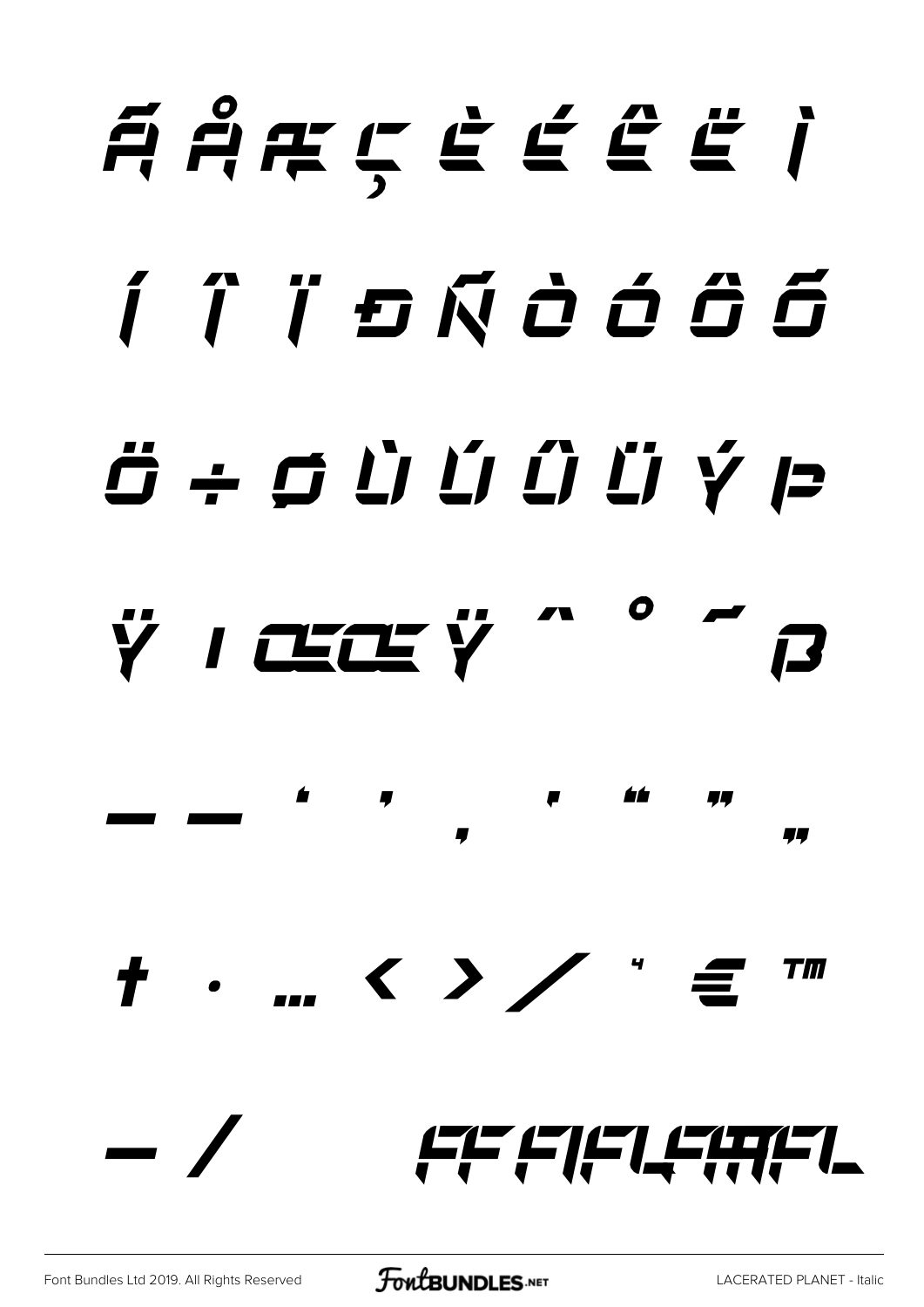

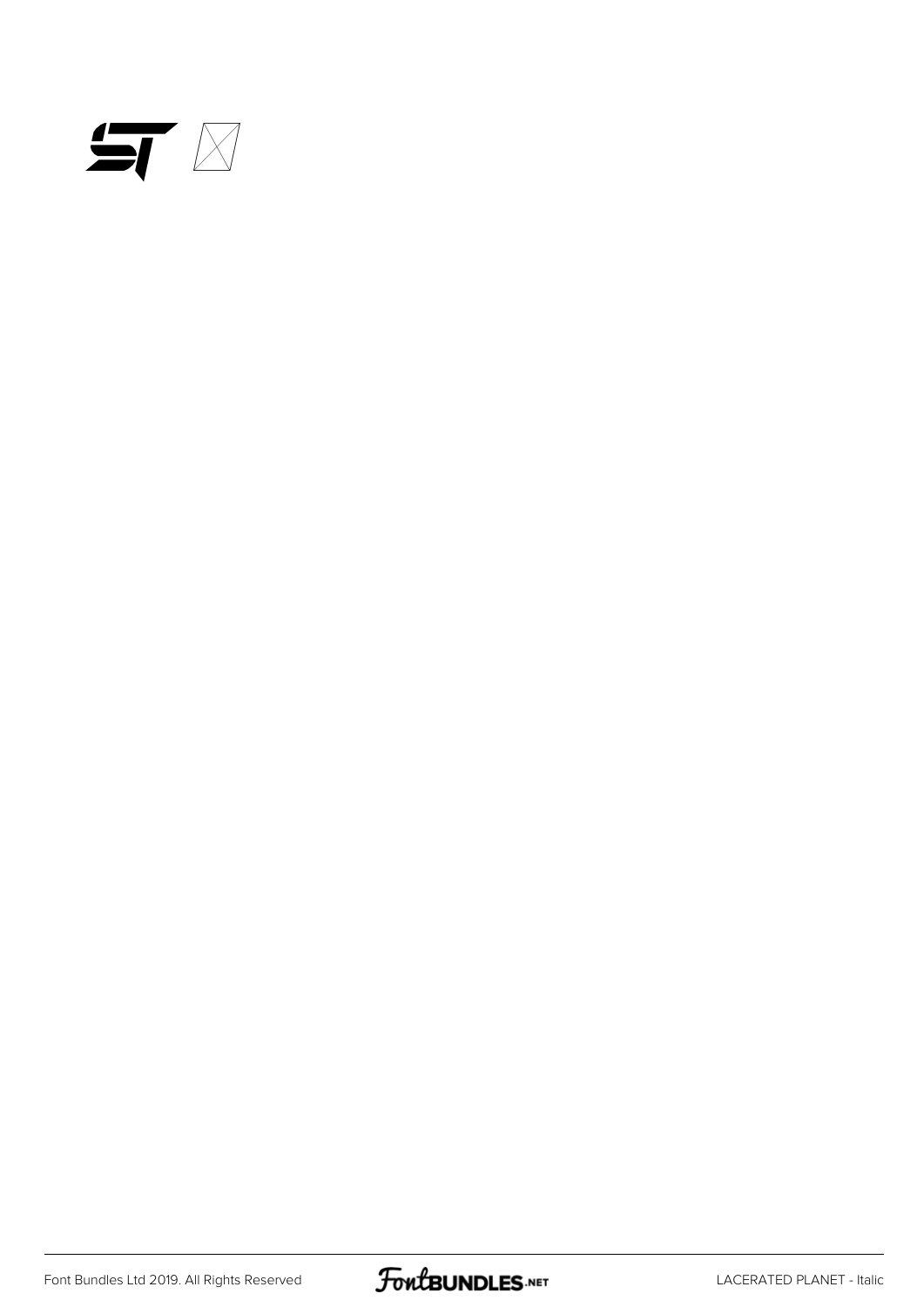#### LACERATED PLANET - Regular

**Uppercase Characters** 

## ABCDEFGHIJKLM NOPQRSTUVWX YZ

Lowercase Characters

## ABCDEFGHIJKLM NOPQRSTUVWX YZ

**Numbers** 



Punctuation and Symbols

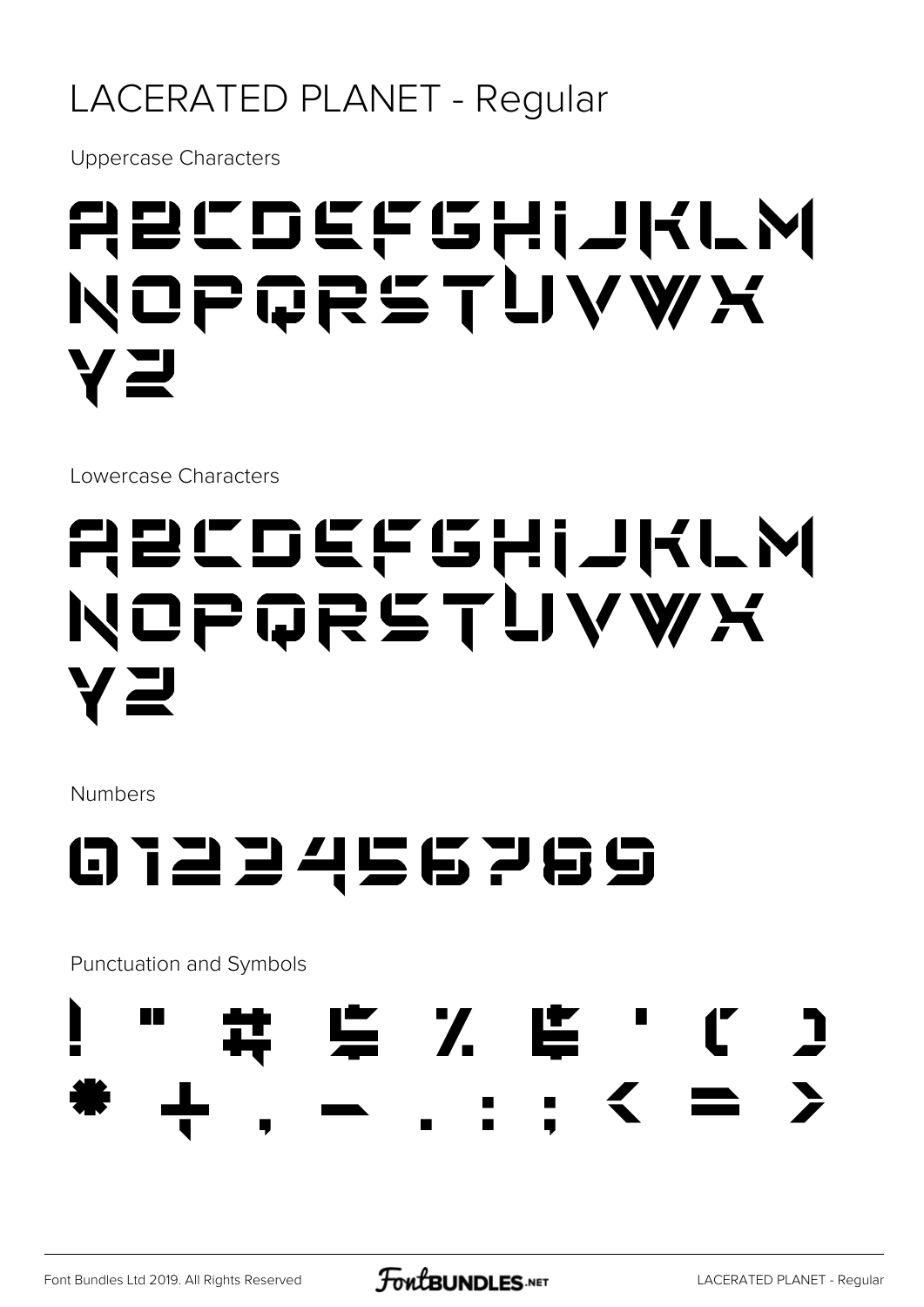

All Other Glyphs

# $A$  Á Â Ã Ä Å Å K Ç È É Ê Ë Ì Í Î Ï Ð Ñ Ò Ó Ô Õ Ö × Ø Ù Ú  $\hat{U}$  Ü Ý Þ ß À Á Á Â

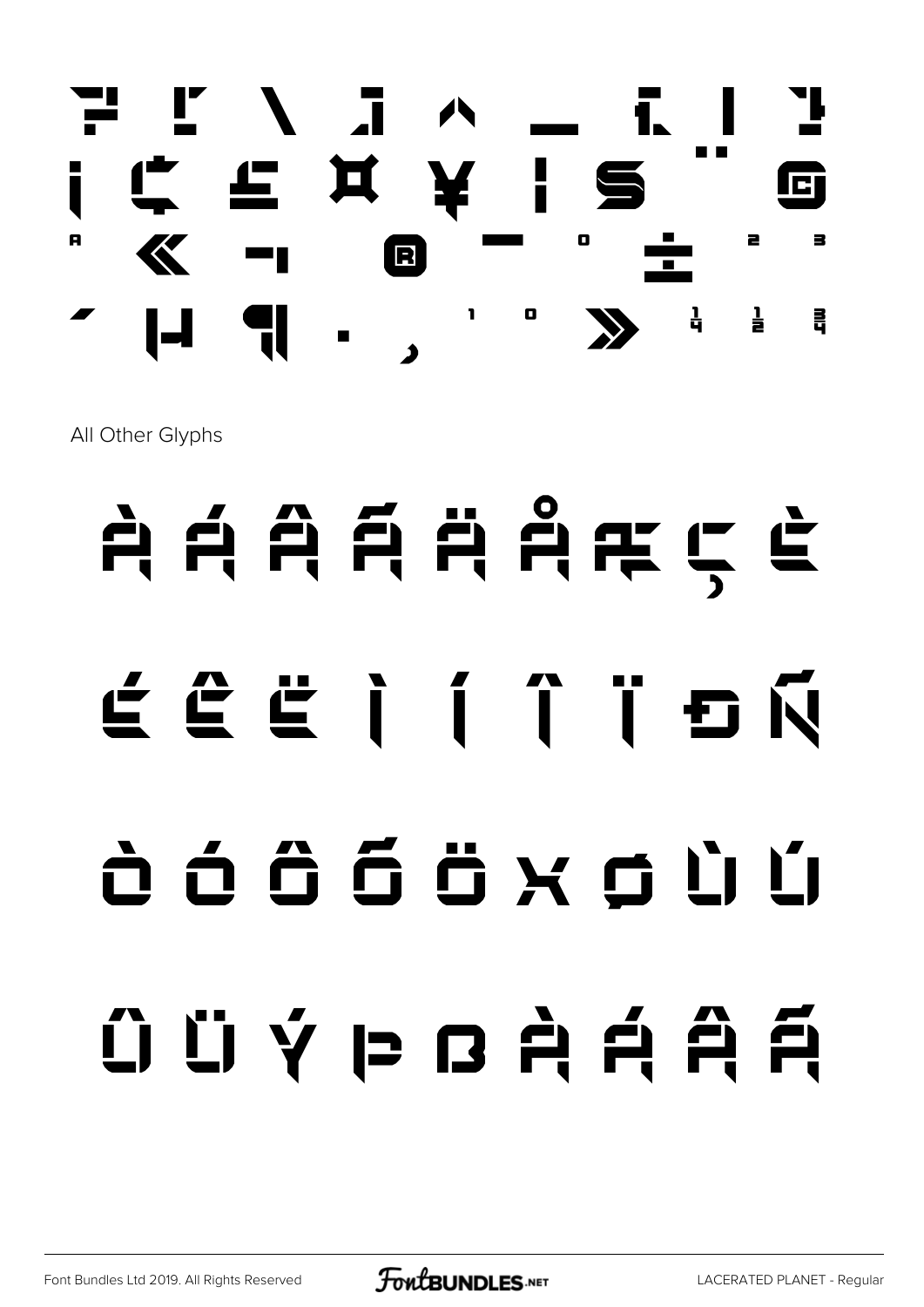## AARÇÈÉËÏ I Î l b Ñ à ó ô 6 Ö ÷ Ø Ù Ú Û Ü Ÿ Þ ŸICECEŸ QL. ... く 冫 / ゙ ∈  $\mathbf +$  . ТM FF FIFLEETL  $\overline{\phantom{a}}$

**FoutBUNDLES.NET**